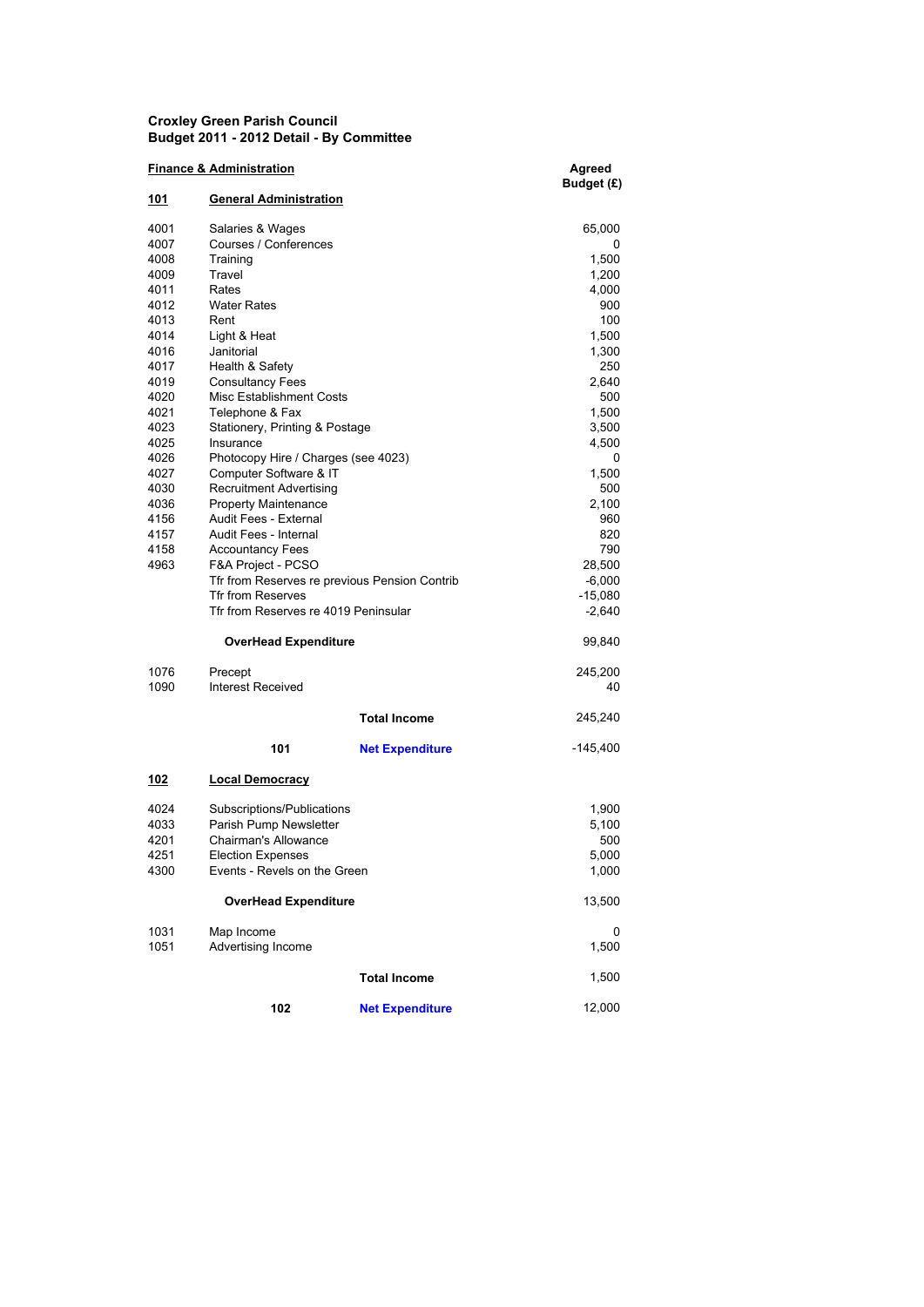| <u> 103</u>                                                                                                                  | Groundworks                                                                                                                                                                                                                                                                                                                                                                                                                             |                                               | Agreed<br>Budget (£)                                                                                                                |
|------------------------------------------------------------------------------------------------------------------------------|-----------------------------------------------------------------------------------------------------------------------------------------------------------------------------------------------------------------------------------------------------------------------------------------------------------------------------------------------------------------------------------------------------------------------------------------|-----------------------------------------------|-------------------------------------------------------------------------------------------------------------------------------------|
| 4001<br>4006<br>4008<br>4010<br>4017<br>4018<br>4037<br>4041<br>4042<br>4046<br>4051<br>4055<br>4060<br>4070<br>4071<br>4072 | Salaries & Wages<br><b>Protective Clothing</b><br>Training<br><b>Misc Staff Costs</b><br>Health & Safety<br>Refuse Disposal<br>Grounds Maintenance<br><b>Equipment Hire</b><br><b>Equipment Maintenance</b><br><b>Equipment Purchased</b><br>Vehicle License & Insurance<br>Fuel & Oil - LS08 WCP<br>Fuel & Oil - Groundworks<br>Maintenance - LS08 WCP<br>Maintenance - Tractor<br>Maintenance - Ride on Mower<br>OverHead Expenditure |                                               | 52,500<br>300<br>2,000<br>650<br>1,000<br>0<br>2,000<br>0<br>550<br>2,000<br>2,200<br>1,200<br>750<br>500<br>1,000<br>300<br>66,950 |
| 1061<br>1062<br>1080                                                                                                         | Agency Income - HCC Mtce<br>Agency Income - TRDC Mrce<br>Miscellaneous Income                                                                                                                                                                                                                                                                                                                                                           |                                               | 0<br>0<br>0                                                                                                                         |
|                                                                                                                              |                                                                                                                                                                                                                                                                                                                                                                                                                                         | <b>Total Income</b>                           | 0                                                                                                                                   |
|                                                                                                                              | 103                                                                                                                                                                                                                                                                                                                                                                                                                                     | <b>Net Expenditure</b>                        | 66,950                                                                                                                              |
| <u> 107</u>                                                                                                                  | Grants (incl S137)                                                                                                                                                                                                                                                                                                                                                                                                                      |                                               |                                                                                                                                     |
| 4200<br><b>Chairman's Charity Expenditure</b><br>4711<br>S <sub>137</sub> Grants<br>Community Hall membership Grant          |                                                                                                                                                                                                                                                                                                                                                                                                                                         |                                               | 1,000<br>2,500<br>9,600                                                                                                             |
|                                                                                                                              | Tfr from Building Reserves                                                                                                                                                                                                                                                                                                                                                                                                              |                                               | 0                                                                                                                                   |
|                                                                                                                              | <b>OverHead Expenditure</b>                                                                                                                                                                                                                                                                                                                                                                                                             |                                               | 13,100                                                                                                                              |
| 1077<br>1200                                                                                                                 | <b>Grants Received</b><br>Chairmans Charity Income                                                                                                                                                                                                                                                                                                                                                                                      |                                               | 0<br>1,000                                                                                                                          |
|                                                                                                                              | 107                                                                                                                                                                                                                                                                                                                                                                                                                                     | <b>Total Income</b><br><b>Net Expenditure</b> | 1,000<br>12,100                                                                                                                     |
| <u>150</u>                                                                                                                   | <b>Community/Village Hall</b>                                                                                                                                                                                                                                                                                                                                                                                                           |                                               |                                                                                                                                     |
| 4036<br>4036                                                                                                                 | <b>External Decoration</b><br><b>Flood Prevention Work</b><br>Tfr from Building Reserves                                                                                                                                                                                                                                                                                                                                                |                                               | 4,000<br>0<br>$-4,000$                                                                                                              |
|                                                                                                                              | <b>OverHead Expenditure</b>                                                                                                                                                                                                                                                                                                                                                                                                             |                                               | 0                                                                                                                                   |
|                                                                                                                              |                                                                                                                                                                                                                                                                                                                                                                                                                                         | <b>Total Income</b>                           | 0                                                                                                                                   |
|                                                                                                                              | 150                                                                                                                                                                                                                                                                                                                                                                                                                                     | <b>Net Expenditure</b>                        | 0                                                                                                                                   |
| <u> 199</u>                                                                                                                  | <b>F &amp; A Capital &amp; Projects</b>                                                                                                                                                                                                                                                                                                                                                                                                 |                                               |                                                                                                                                     |
| 4823<br>4824                                                                                                                 | Tfr to Vehicle Repl Fund<br>Tfr to Equipt Repl Fund<br>Depot Extension (Phase 1 - Plans)<br>Depot Extension from 2010/11                                                                                                                                                                                                                                                                                                                |                                               | 5,900<br>4,100<br>3,000<br>$-2,000$                                                                                                 |
| <b>OverHead Expenditure</b>                                                                                                  |                                                                                                                                                                                                                                                                                                                                                                                                                                         |                                               | 11,000                                                                                                                              |
|                                                                                                                              | 199                                                                                                                                                                                                                                                                                                                                                                                                                                     | <b>Net Expenditure</b>                        | 11,000                                                                                                                              |
|                                                                                                                              | <b>Finance &amp; Administration - Expenditure</b>                                                                                                                                                                                                                                                                                                                                                                                       | - Income                                      | 204,390<br>247,740                                                                                                                  |
|                                                                                                                              |                                                                                                                                                                                                                                                                                                                                                                                                                                         | <b>Net Expenditure</b>                        | -43,350                                                                                                                             |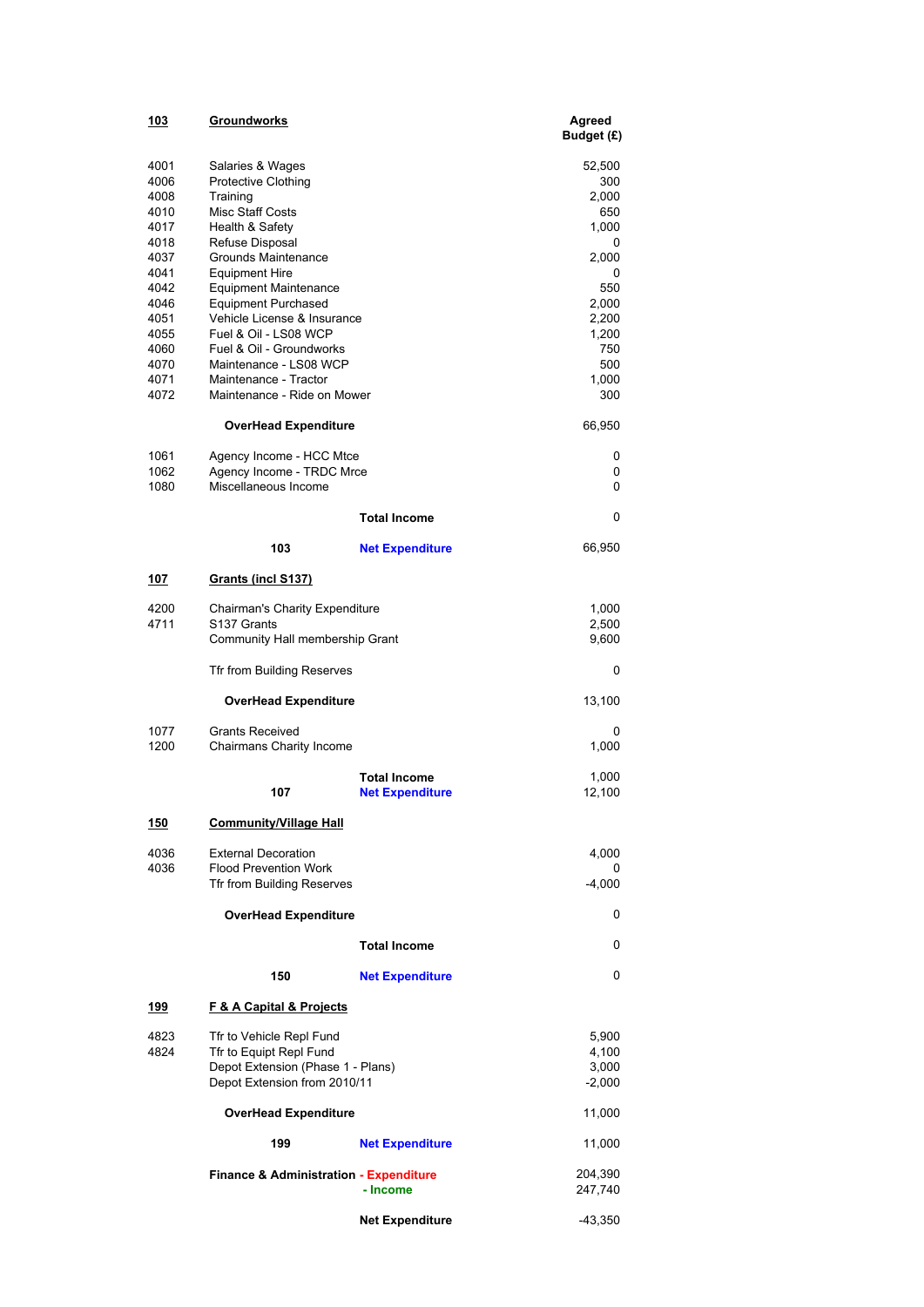| <b>Environment &amp; Amenity</b>                     |                                                                                                                                                                                   |                           | Agreed<br>Budget (£)                                         |
|------------------------------------------------------|-----------------------------------------------------------------------------------------------------------------------------------------------------------------------------------|---------------------------|--------------------------------------------------------------|
| <u> 202</u>                                          | <u>The Green</u>                                                                                                                                                                  |                           |                                                              |
| 4042                                                 | <b>Equipment Maintenance</b>                                                                                                                                                      | 0                         |                                                              |
|                                                      | <b>OverHead Expenditure</b>                                                                                                                                                       |                           | 0                                                            |
|                                                      | 202                                                                                                                                                                               | <b>Net Expenditure</b>    | 0                                                            |
| <u> 203</u>                                          | Open Spaces & Trees                                                                                                                                                               |                           |                                                              |
| 4048<br>4049                                         | Plants. Shrubs & Trees - General<br>Dog Hygiene<br><b>Trf ex Trees</b>                                                                                                            |                           | 1,000<br>10,000<br>0                                         |
|                                                      | <b>OverHead Expenditure</b>                                                                                                                                                       |                           | 11,000                                                       |
| 1077                                                 | <b>Grants Received</b>                                                                                                                                                            |                           | 0                                                            |
|                                                      |                                                                                                                                                                                   | <b>Total Income</b>       | 0                                                            |
|                                                      | 203                                                                                                                                                                               | <b>Net Expenditure</b>    | 11,000                                                       |
| 211                                                  | <u>Events</u>                                                                                                                                                                     |                           |                                                              |
| 4601<br>4602<br>4605<br>4608<br>4609<br>4610<br>4611 | Garden Competition<br>Quiz Night<br>Christmas Lights<br>Library Xmas Tree<br>Craft Workshop Day<br>Fireworks on Green<br>Senior Citizens Seaside/Outing<br>Revels (s145 LGA 1972) |                           | 0<br>250<br>8,000<br>50<br>690<br>5,000<br>750<br>2,000<br>0 |
| <b>OverHead Expenditure</b>                          |                                                                                                                                                                                   |                           | 16,740                                                       |
| 1080                                                 | Miscellaneous Income                                                                                                                                                              |                           | 0                                                            |
|                                                      |                                                                                                                                                                                   | <b>Total Income</b>       | 0                                                            |
|                                                      | 211                                                                                                                                                                               | <b>Net Expenditure</b>    | 16,740                                                       |
| <u> 221</u>                                          | <u>MSC</u>                                                                                                                                                                        |                           |                                                              |
| 4042                                                 | <b>Equipment Maintenance</b>                                                                                                                                                      |                           | 1,000                                                        |
|                                                      | <b>OverHead Expenditure</b>                                                                                                                                                       |                           | 1,000                                                        |
|                                                      | 221                                                                                                                                                                               | <b>Net Expenditure</b>    | 1,000                                                        |
| <u> 299</u>                                          | <b>E &amp; A Capital &amp; Projects</b>                                                                                                                                           |                           |                                                              |
| 4932                                                 | War Memorial Updating                                                                                                                                                             |                           | 0                                                            |
| 4936                                                 | Development of Play Areas<br>Tfr from Reserves (Develop Play Area Research)                                                                                                       |                           | 10,000<br>$-6,890$                                           |
| <b>OverHead Expenditure</b>                          |                                                                                                                                                                                   |                           | 3,110                                                        |
|                                                      | 299                                                                                                                                                                               | <b>Net Expenditure</b>    | 3,110                                                        |
|                                                      | <b>Environment &amp; Amenity</b>                                                                                                                                                  | - Expenditure<br>- Income | 31,850<br>0                                                  |
|                                                      |                                                                                                                                                                                   | <b>Net Expenditure</b>    | 31,850                                                       |